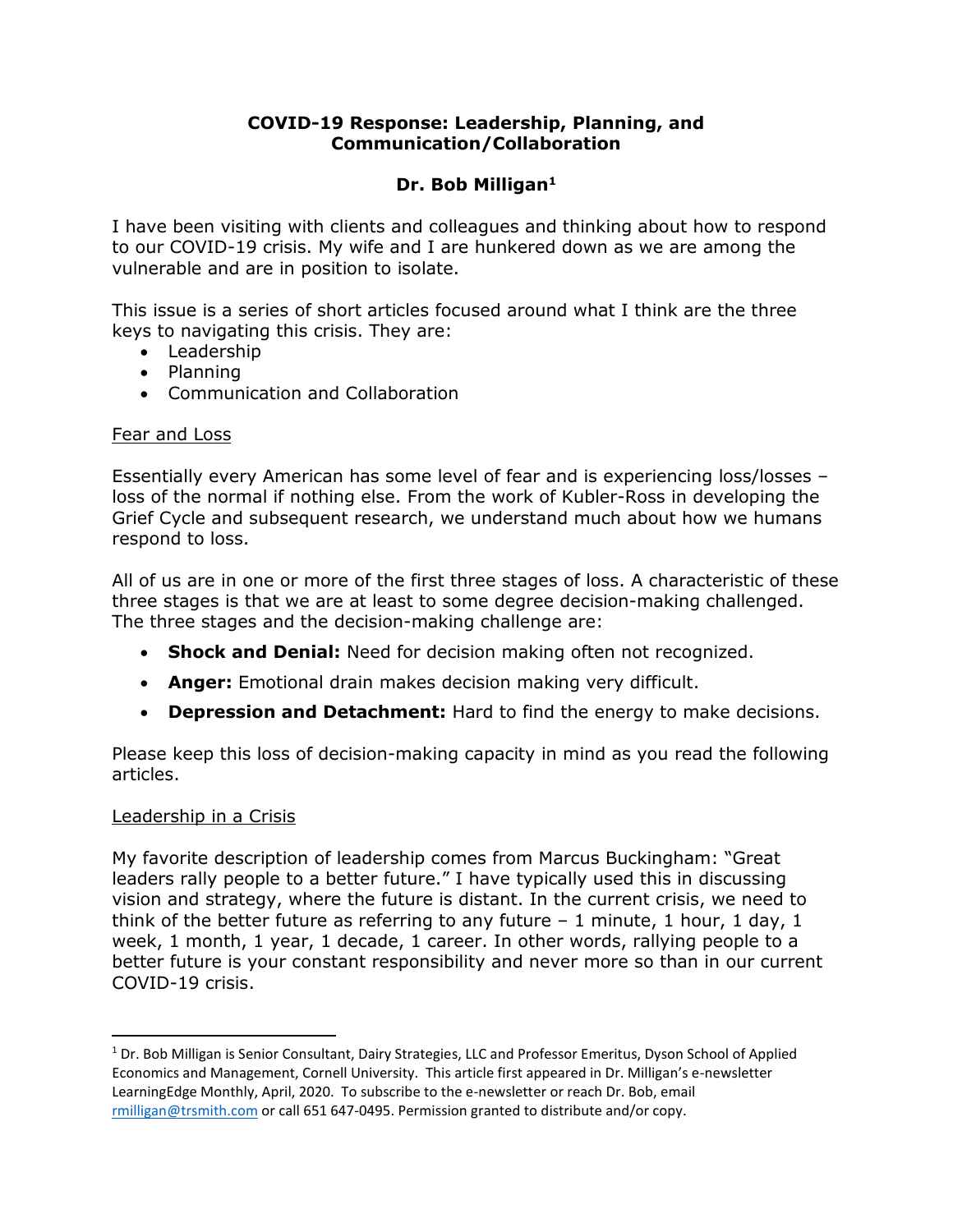One of the most difficult responsibility of leaders is that their outward persona often must be very different from their inner feelings. Think of the manager of a baseball team in a ten-game losing streak. He is frustrated, tense, maybe even scared for his job. His responsibility as the leader, however, is to be encouraging and upbeat to keep his team focused to end the losing streak.

In this crisis, you are in a similar position. You are responsible for rallying people to a better future by being encouraging, hopeful and providing direction. I am not suggesting that you be unemotional. It is certainly OK and likely helpful to share that you are stressed, even scared, but help your staff to move beyond your and their emotions.

#### I dare you to try to overcommunicate

In one of Ken Blanchard's books that used a story to convey the importance of purpose/mission/vision, the business owner used a daily phone message to all his employees to develop that common purpose and an engaging business culture. The importance of constant, consistent communication (the President and probably every Governor are having daily news conferences) cannot be overemphasized. The communication needs to be empathic, hopeful, and send clear messages.

Today, we have an even better method of conveying these messages – group texts. I encourage you to consider sending a daily short group text. The text can say something inspiration, share an update, or just have reassuring words. The goal is to reassure and engage everyone in your business and show that you care about your employees. If your business has multiple owners or key leaders, I encourage you to rotate. This will show unity of leadership.

## Workforce needs

With everyone stressed, the last thing your workforce needs is additional stress due to a shortage of workers. That is always a danger on the livestock side and especially as we approach planning on the crop side.

Added to the usual dangers of being short staffed are 1) workers we have been counting on not now available because of travel restrictions or other employment opportunities (yes, some businesses are hiring), and 2) current employees sick with or confined due to COVID-19. The greatest danger is an outbreak at your farm. Minimizing the likelihood must be paramount in your COVID-19 farm plan.

My recommendation is that you make certain you have access to more labor than in a normal year. You may need to be creative in finding this additional staff.

The hiring opportunity is that there are now many (too many!!) people unemployed. They likely will not have the exact skills and experience you are looking for, but let's be creative: